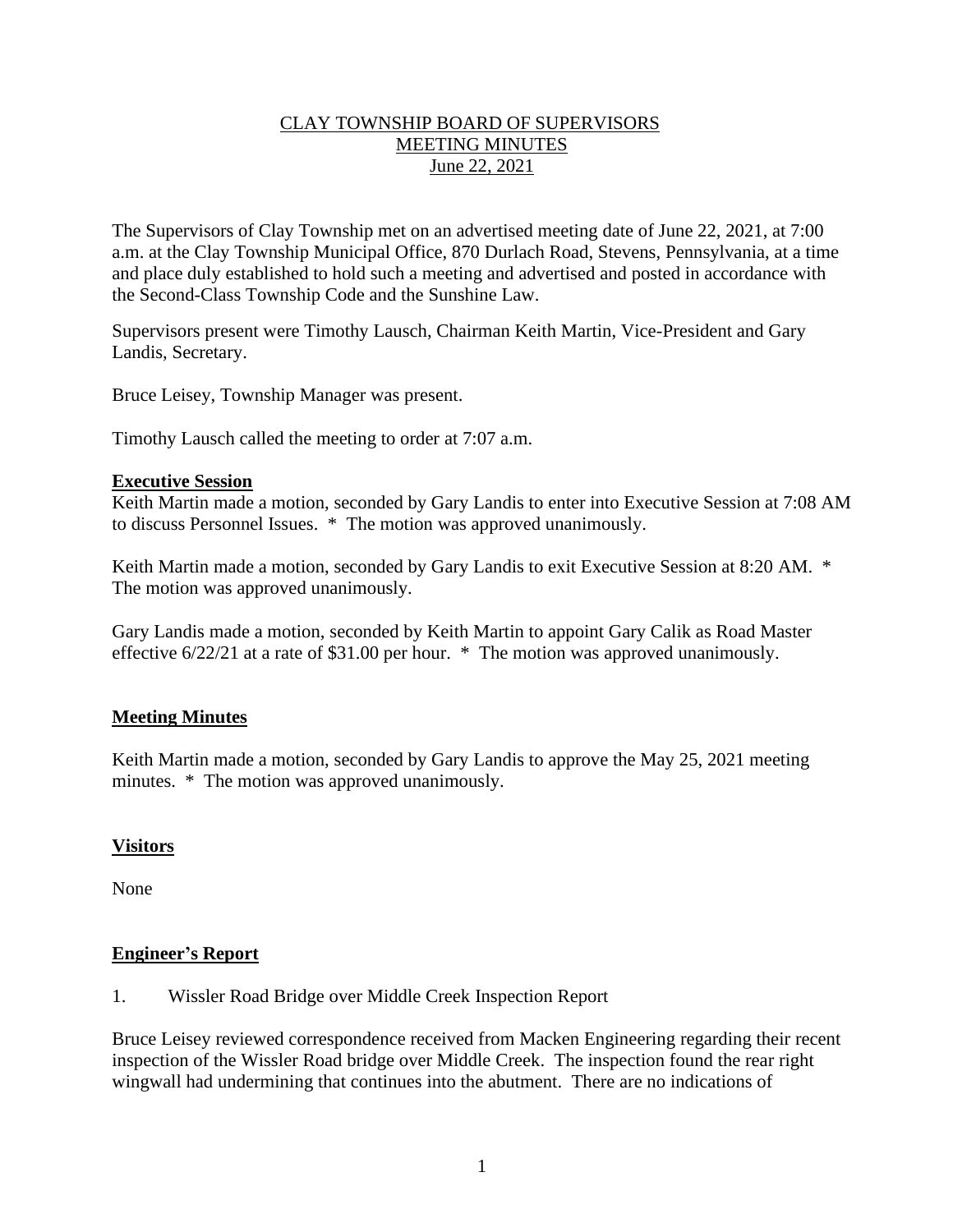settlement at the roadway or shoulder that may be caused by this undermining. As per the States regulations, this must be repaired within 6 months.

Gary Landis made a motion, seconded by Keith Martin to authorize Bob Lynn, Hanover Engineering Associates to provide Macken with a Plan of Action Steps/Procedures to repair as soon as possible. \* The motion was approved unanimously.

## **Old Business**

1. 509 Countryside Dr – Update on Status of Easement Agreement

Bruce Leisey informed the Board of Supervisors that the Township Solicitor is reviewing the Easement Agreement.

2. Discussion on Hackman Road Project

After discussion, the Board of Supervisors is leaning towards awarding the base repair bid only due to the fact of the noted repairs for Wissler Road Bridge and the associated costs.

#### **New Business**

None

#### **Executive Session**

Gary Landis made a motion, seconded by Keith Martin to enter into Executive Session at 8:50 AM to discuss Potential Litigation. \* The motion was unanimously approved.

Gary Landis made a motion, seconded by Keith Martin to exit Executive Session at 9:00 AM. \* The motion was unanimously approved.

There was discussion on the Ephrata Borough Authority proposed Sewer Service Agreement.

No decisions were made.